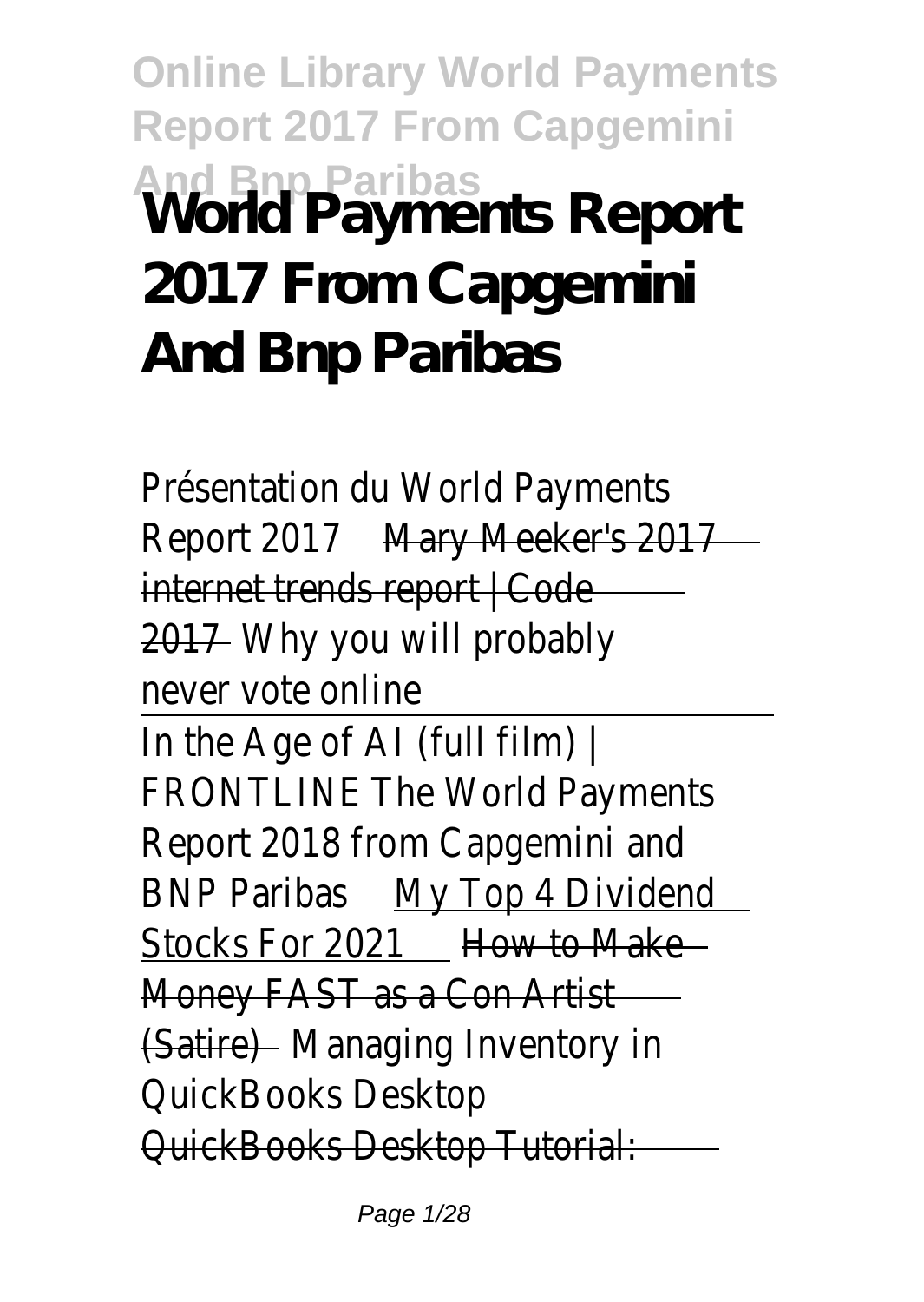**Online Library World Payments Report 2017 From Capgemini Reports Basics \u0026 Financial** Statement Analysis - ALL THE MONEY IN THE WORLD - Official Trailer (HD) How to record Cash Expenses or Petty Cash transactions in QuickBook Finextra interviews Capgemi RBS: World Payments Repo QuickBooks For Contractor Progress Invoicing - Jordan Peterson debate on the gend pay gap, campus protests a postmodernism #BetrayalReport Event: 27June2017 - Global Digita Payments Industry Report Design In Tech Report 2017 | John Maeda - Macroeconomics Everything You Need to Kno Quickbooks Tutorial - How Track PPP Loan Expenses Gould

Page 2/28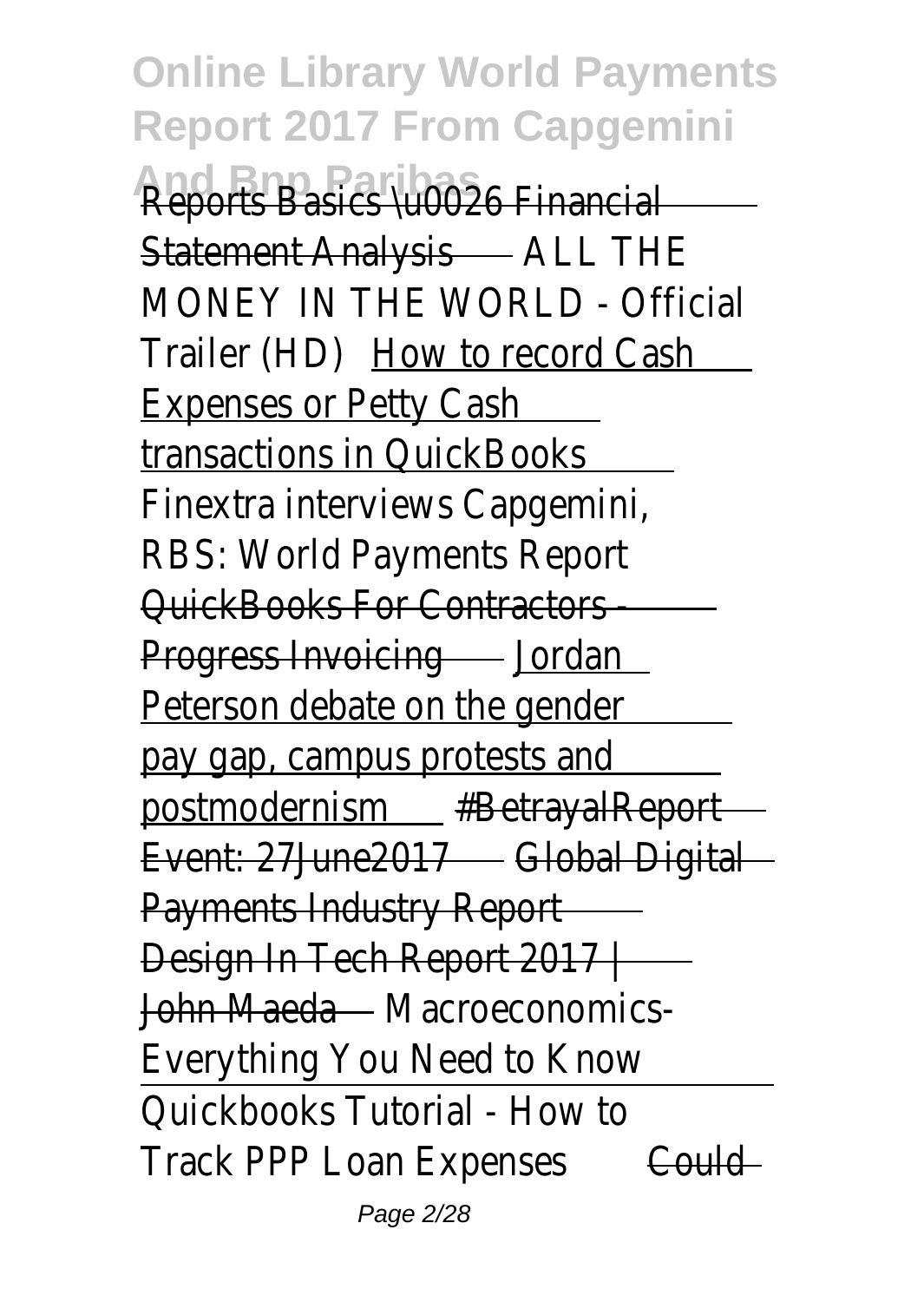**Online Library World Payments Report 2017 From Capgemini And Brought To \$20,000** December? - World Payments Report 2017 Fro We are pleased to present the World Payments Report (WP an in-depth analysis of toda dynamic payments environme WPR 2017, our 13thsuch eff marks the second year partnership between Capgem and BNP Paribas, a glob banking player and recognize leader in transaction banki and cash management

WORLD PAYMENTS REPO 2017 - Capgemini The World Payments Report 20 by Capgemini and BNP Parib examines the new paymer

Page 3/28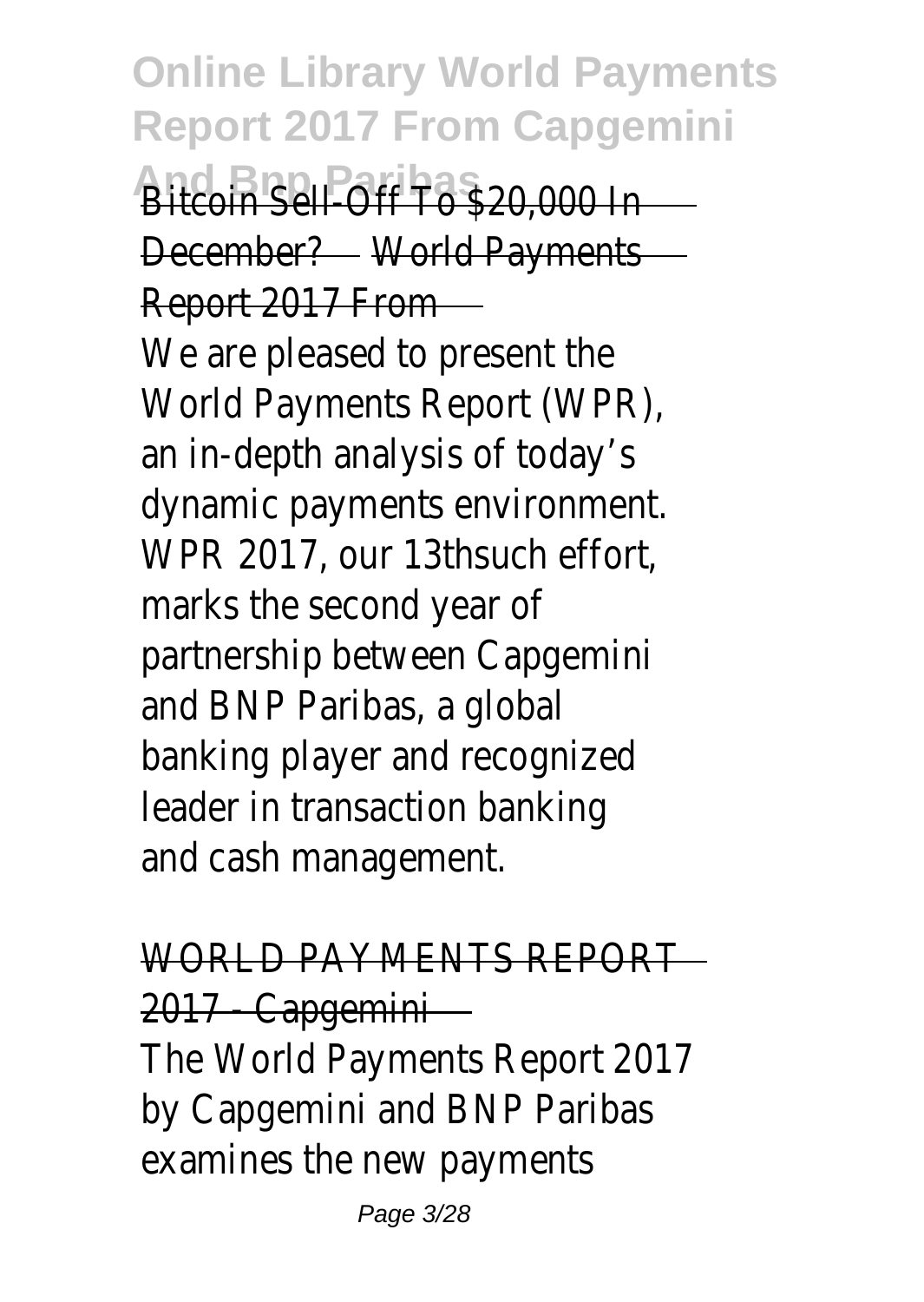**Online Library World Payments Report 2017 From Capgemini And Britan Britan Brand Brand Brand Brand Brand Brand Brand Brand Brand Brand Brand Brand Brand Brand Brand Br** regulatory landscape, FinTecl changing expectations for value added services, and an increa in payment-enabling tech. Wor Payments Report 20

World Payments Report 20 World Payments Report World Payments Report 20 Capgemini ScaleUp Qualificati Program What Is The Capgem ScaleUp Qualification Program Points of View & Archive. T Trends in Payments 202 Download icon. 801.87 KB P Top Trends in Payments 202 Infographic. Download icon. 1. MB PDF Inventive Bankir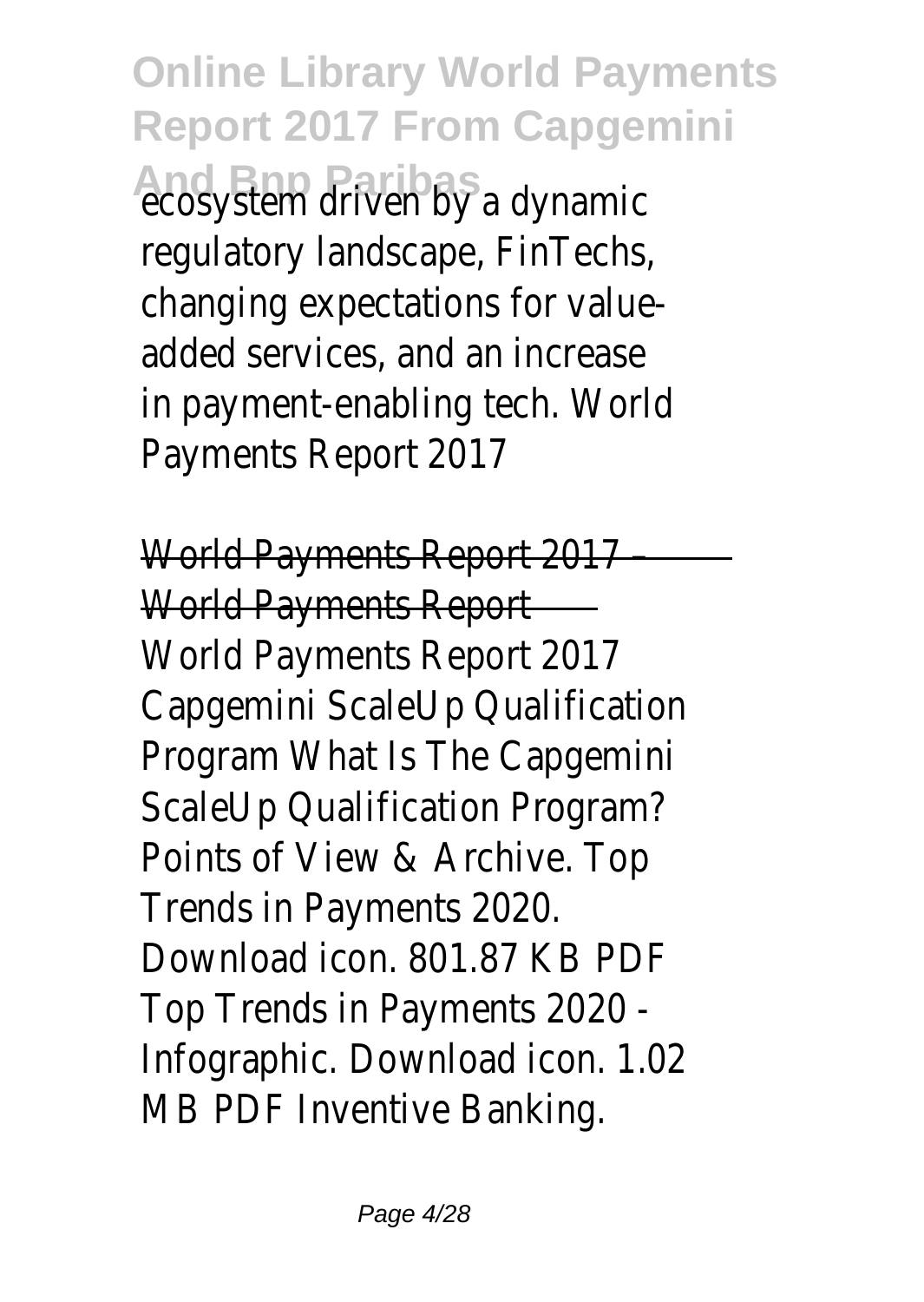**Online Library World Payments Report 2017 From Capgemini World Payments Repo** The World Payments Report 20 (WPR) by Capgemini and BI Paribas examines the ne payments ecosystem, which being driven by a dynam regulatory landscape, FinTecl changing corporate and customer expectations for valueadded services, and an increa in payments-enabling technologies. WPR 2017 project that global payments growth increase on average by 10.9 with emerging economi growing at 19.6% through 2020.

World Payments Report 20 from Capgemini and BN

Page 5/28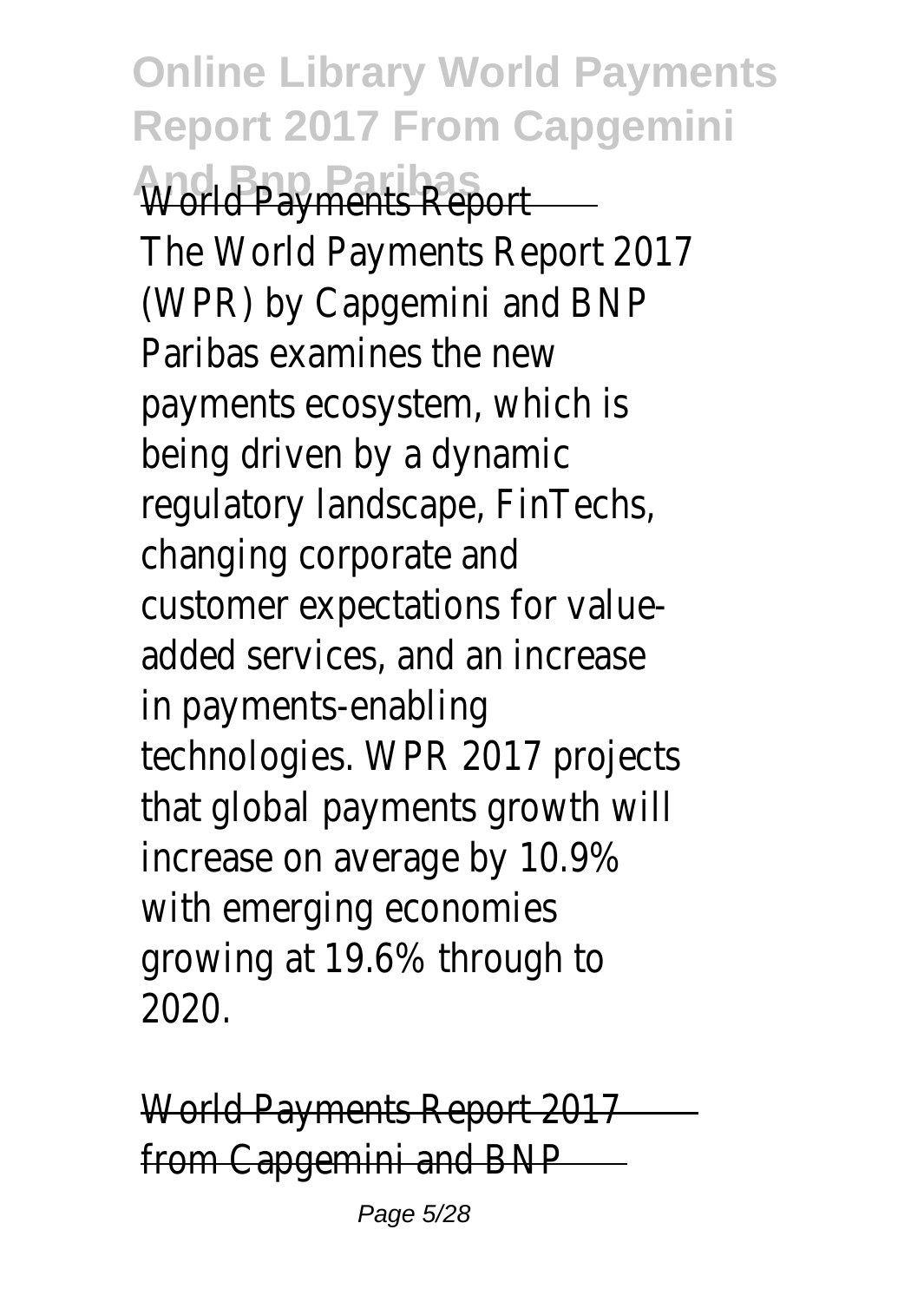## **Online Library World Payments Report 2017 From Capgemini And Bnp Paribas**

Source: World Payments Repo  $2017$ , page 11 Debit cards and credit transfers were the lead digital instruments in 2015, when the check usage continues decline globally. Despite the increased adoption of digit payments, cash continues keep an important role, particular for low value **transactions** 

Article | World Payments Repo 2017 by François de Witte ... According to the recent released World Payments Repo 2017 by Capgemini and B Paribas, global non-cas transactions experienced th

Page 6/28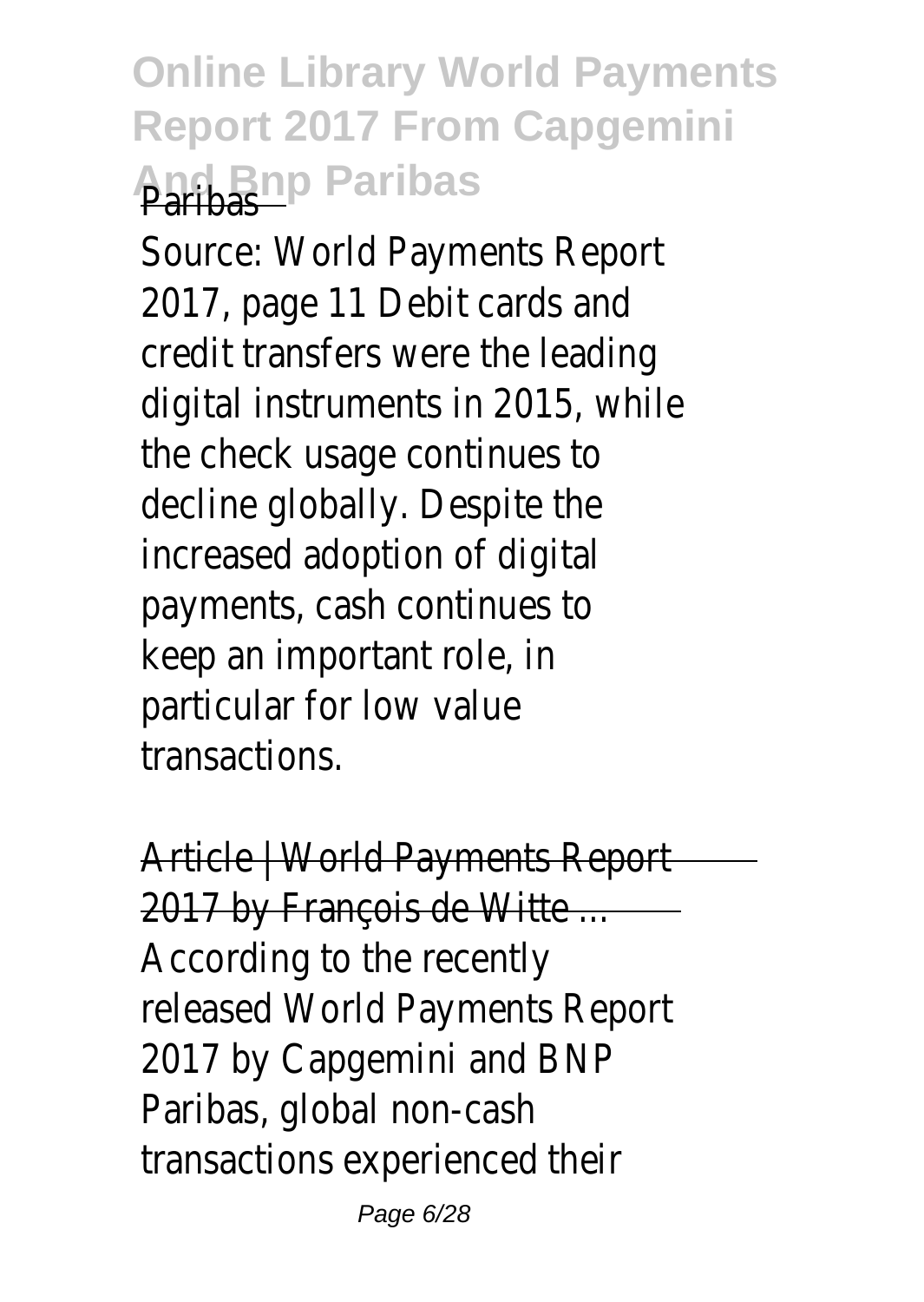**Online Library World Payments Report 2017 From Capgemini And Brunch Baribas decade** past year and are predicted keep growing at a compou annual growth rate (CAGR) 10.9 percent from 2015 to 20

World Payments Report 20 Shows Increase in Digital World Payments Report 20 World Payments Report 20 report. Capgemini Scale-U Qualification Program. Capgemini Scale-U Qualification Program repo Top-10 Trends in Payments 20 Top-10 Trends in Payments 20 report. World Payments Rep 2018.

Resources – World Paymen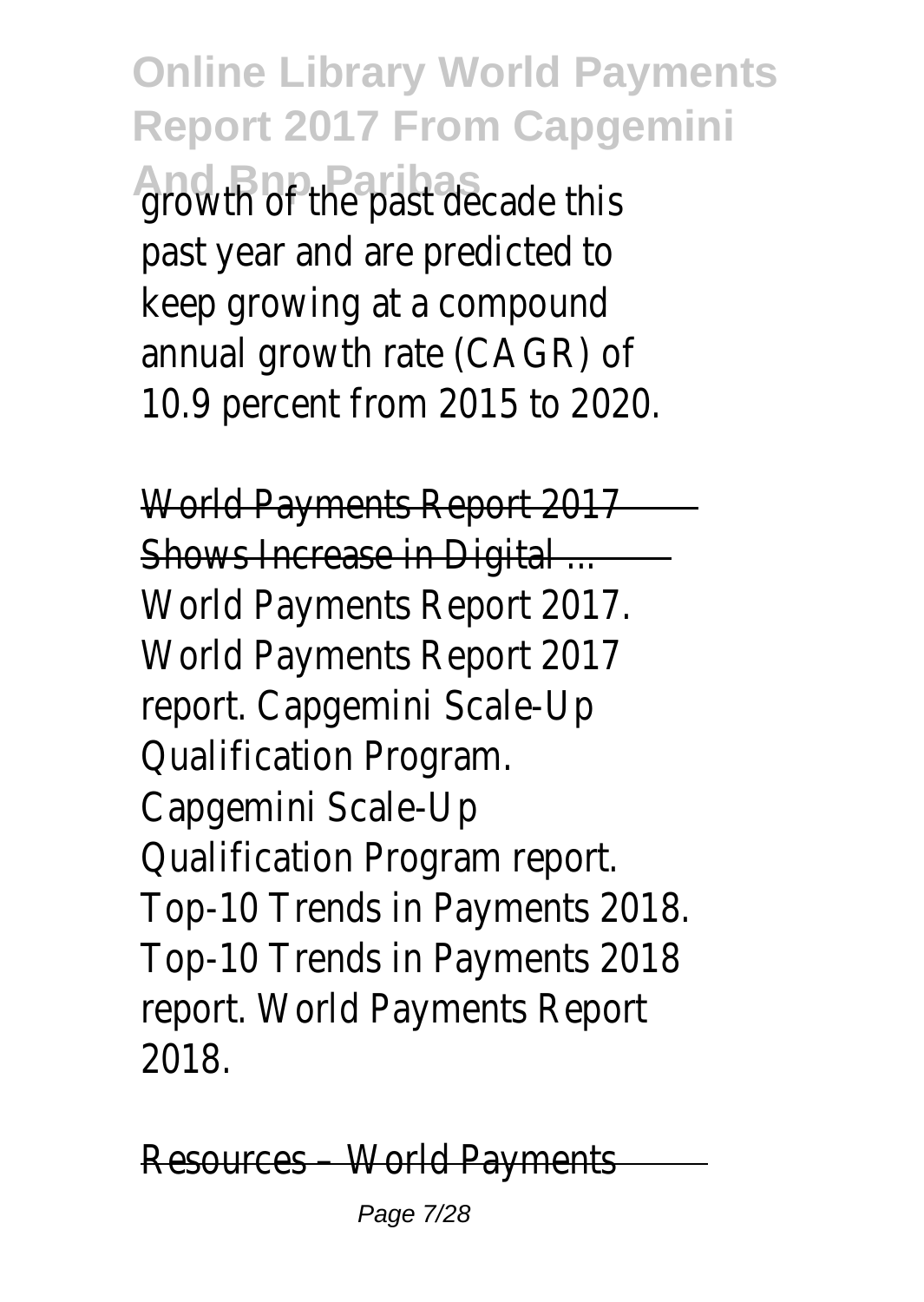## **Online Library World Payments Report 2017 From Capgemini And Bnp Paribas**

Notable growth rates we recorded in Russia (36.5%), India (33.2%), China (25.8%), ar South Africa (15.1%). The 10. growth rate was above the 9 rate predicted in World Paymer Report (WPR) 2017. T prediction anticipated that growth rate in China. Global N Cash Transaction Volume Analysis.

## World Payments Report (WP 2018 The World Payments Report 2018

from Capgemini and BN Paribas is the leading source data, trends and insights global and regional non-cash

Page 8/28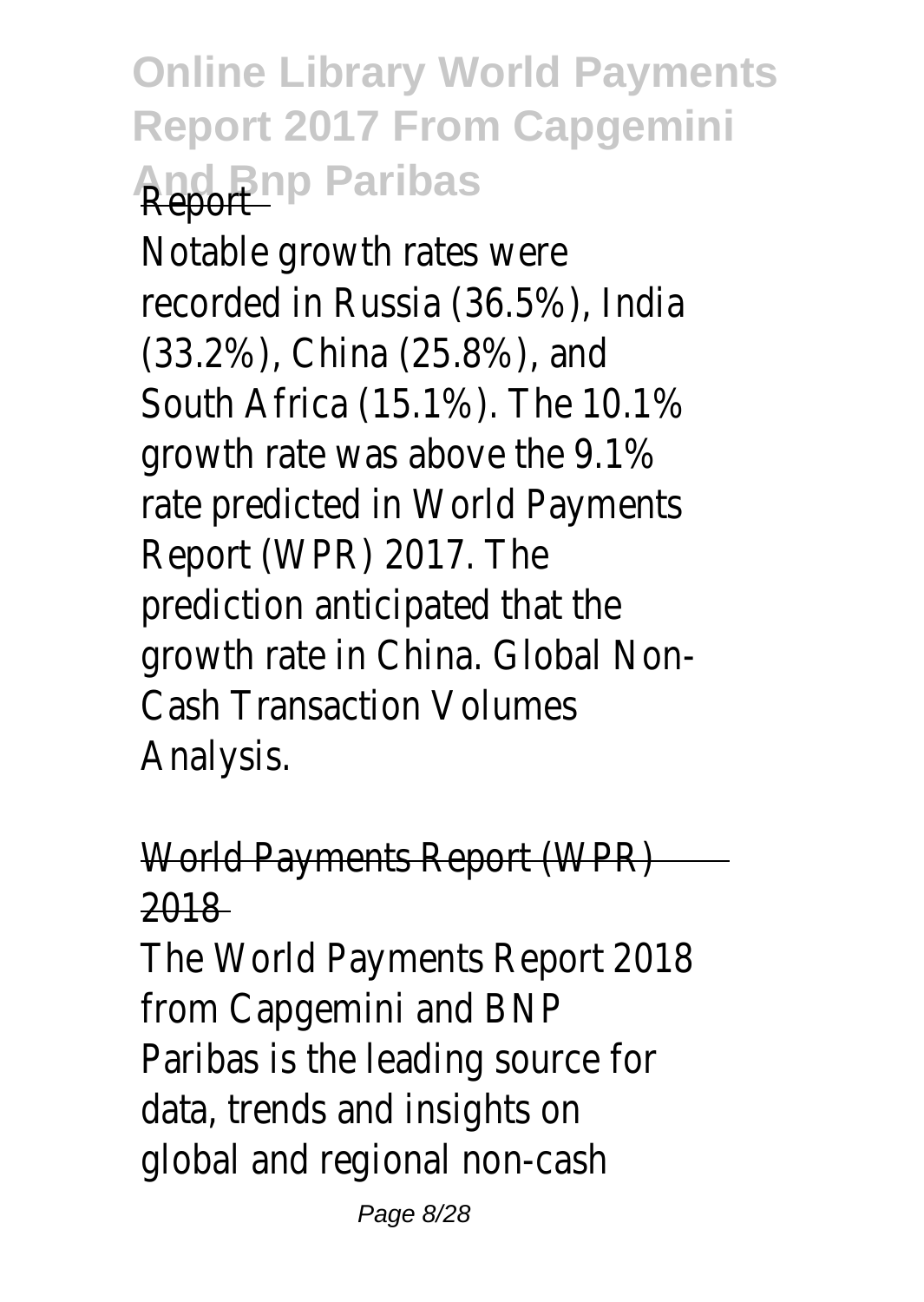**Online Library World Payments Report 2017 From Capgemini And Britis, the key regulatory and payments, the key regulatory and a** industry initiatives (KRIIs), and today's dynamic paymen environment. It explores ho emerging technologies can he banks become anchors of a n payments.

World Payments Report 20 World Payments Report World Payments Report 2016. digital innovation and FinTed capture the mindshare today's industry executive traditional payments servi providers are now challenged deliver improved experience corporate customers as w while complying with evolvi regulatory agendas across t

Page 9/28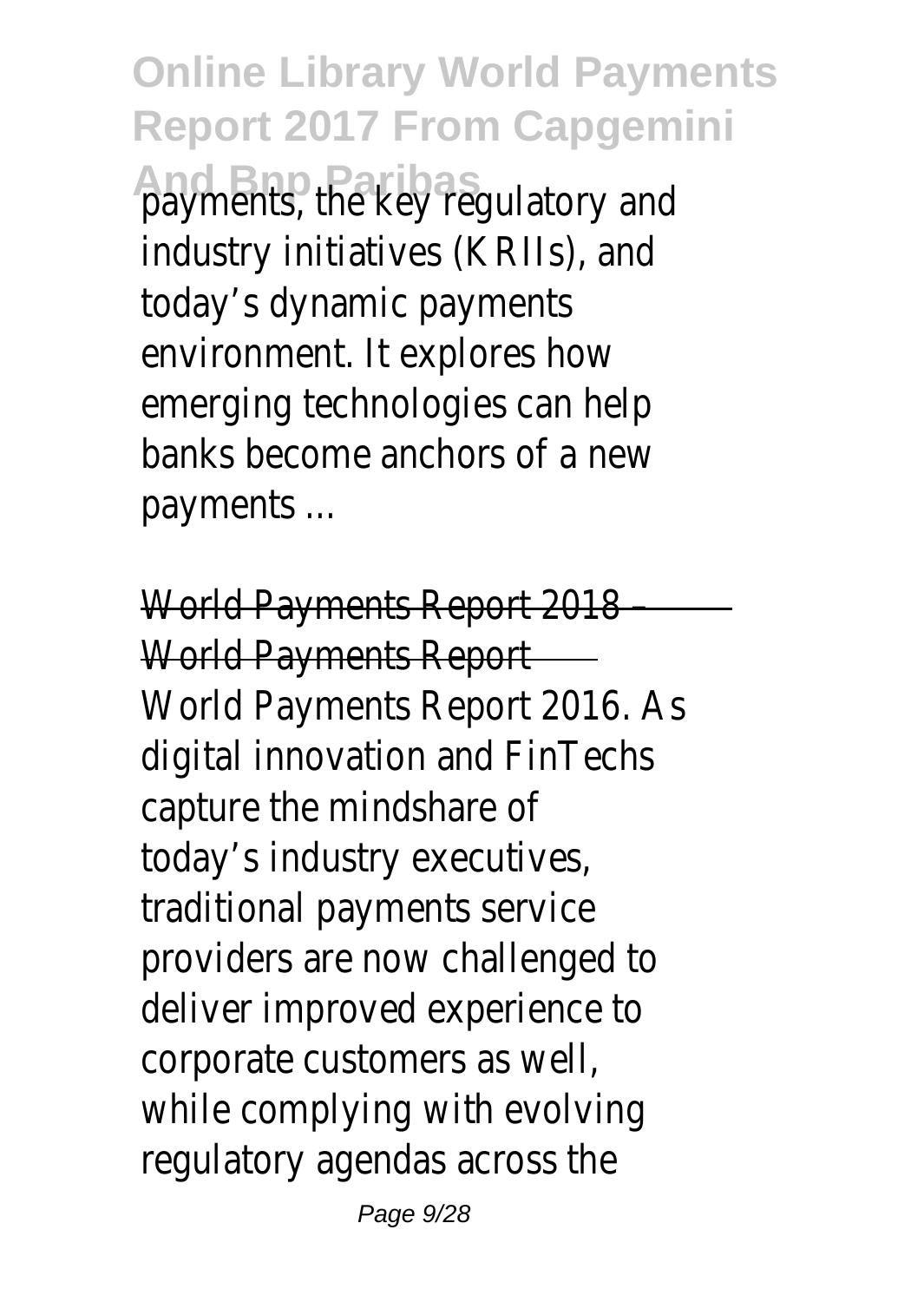**Online Library World Payments Report 2017 From Capgemini And Bnp Paribas** 

World Payments Report 20 World Payments Report World Payments Report 202 The World Payments Report 20 from Capgemini is the leading source for data, trends and insights on global and region non-cash payments, the k regulatory and indust initiatives (KRIIs), and today dynamic payments environme

Non-cash payments volunt World Payments Repo World Payments Report 20 Methodology: This year's Wo Payments Report offers insigl on the payments markets in

Page 10/28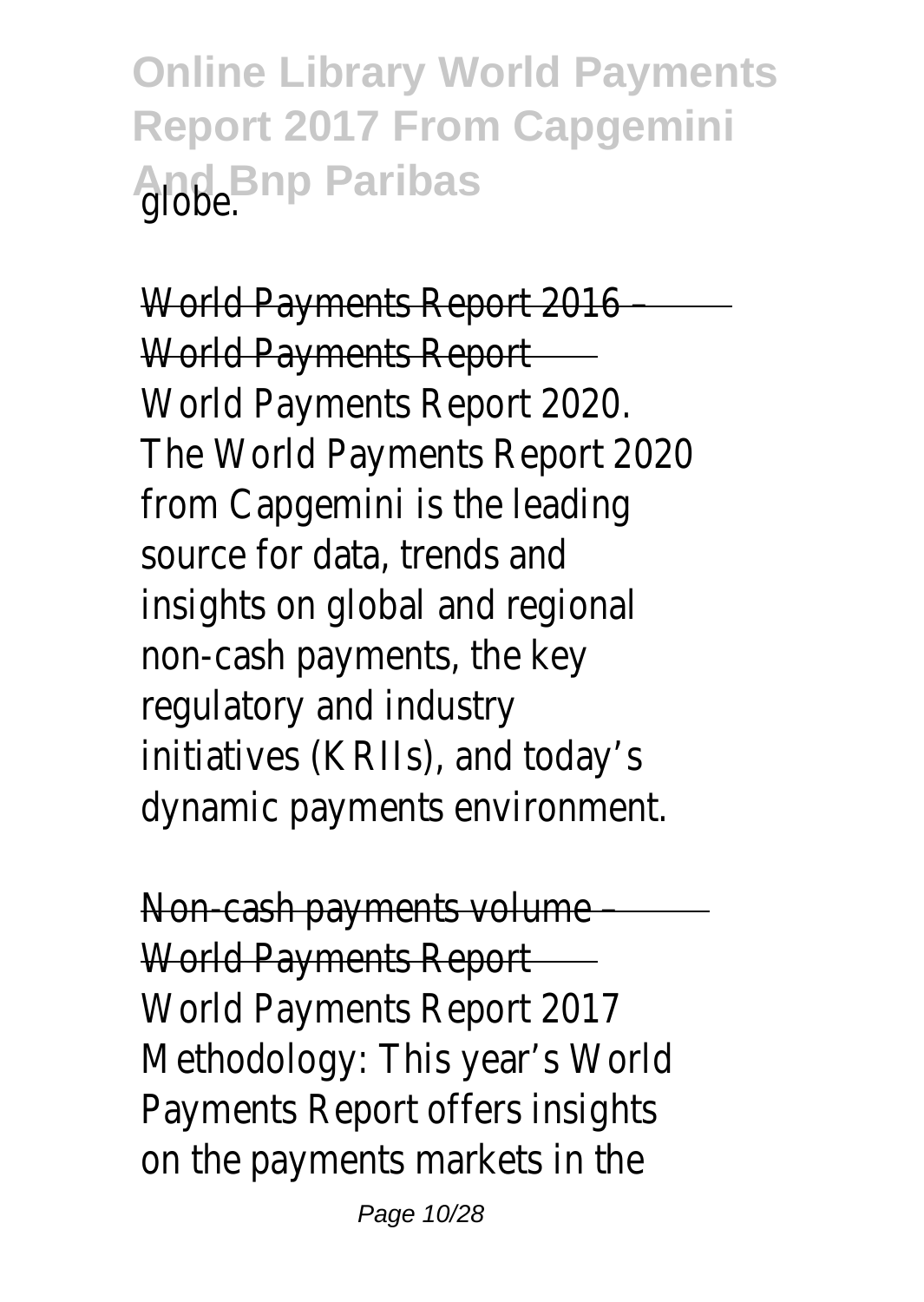**Online Library World Payments Report 2017 From Capgemini** following regions grouped geographic, economic, and no cash payment market matur criteria: North America: Cana and the United States, Euro Mature Asia-Pacific, Emergi Asia, Latin America and CEM Primary research for WPR 20 included an online survey that was distributed to indus participants across bank FinTechs, non-bank FSIs, and corporates in ...

Digital payments volume continue to rise globally as new

Wien, 9. Oktober 2017 - D Volumen der weltweit bargeldlosen Zahlungen wi

...

Page 11/28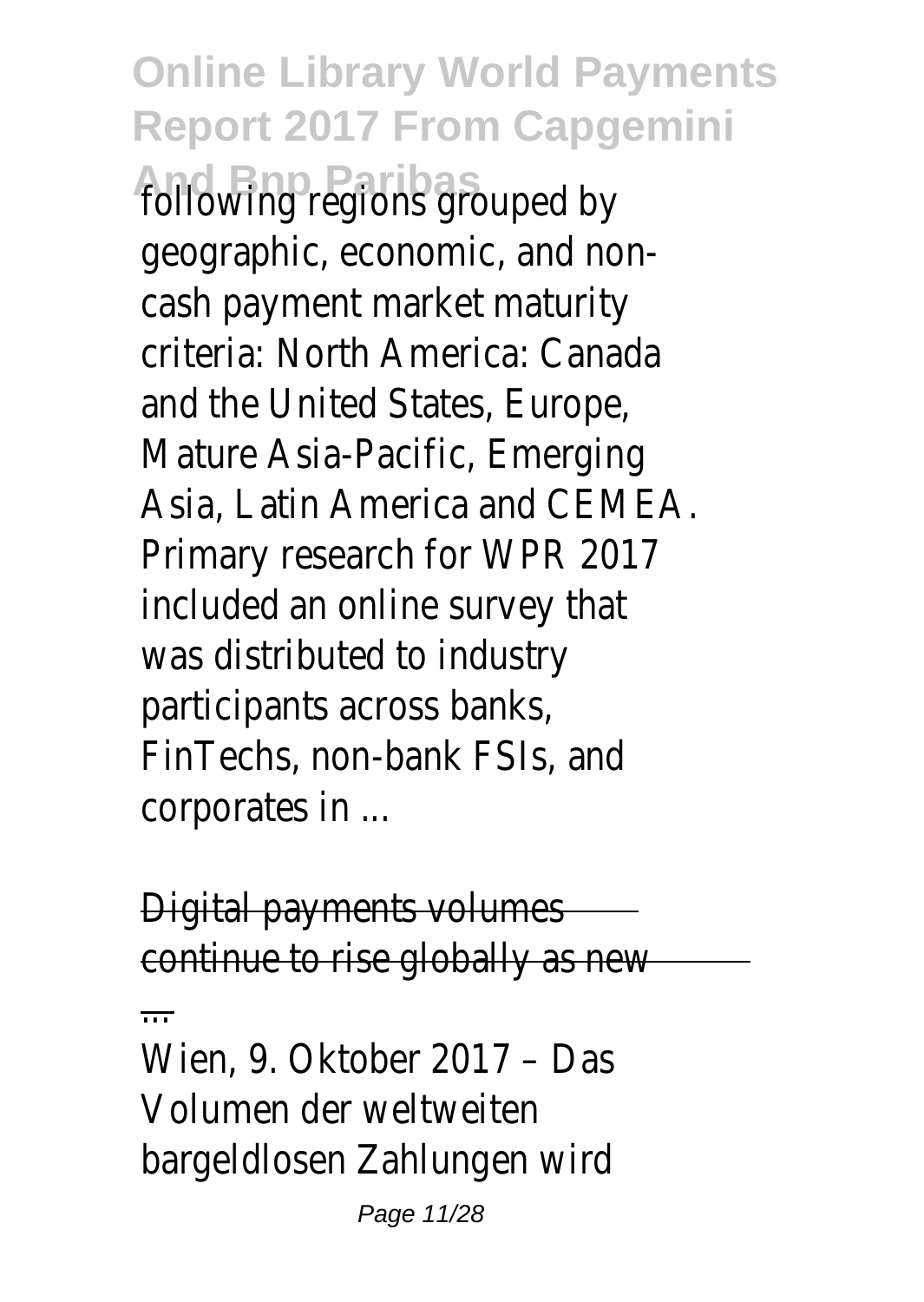**Online Library World Payments Report 2017 From Capgemini And Bnp Paribas** voraussichtlich um durchschnittlich 10.9 Prozent 2020 ansteigen und damit f 726 Milliarden Transaktion erreichen, so die Prognose d World Payments Report 20 (WPR 2017). Der heute  $\nu$ Beratungs- und IT Dienstleistungsunternehm

World Payments Report 20 **Capgemini** Worldpay ... Loadin

Worldpay The World Payments Report 20 (WPR) by Capgemini and BI Paribas examines the new payments ecosystem, which being driven by a dynam

Page 12/28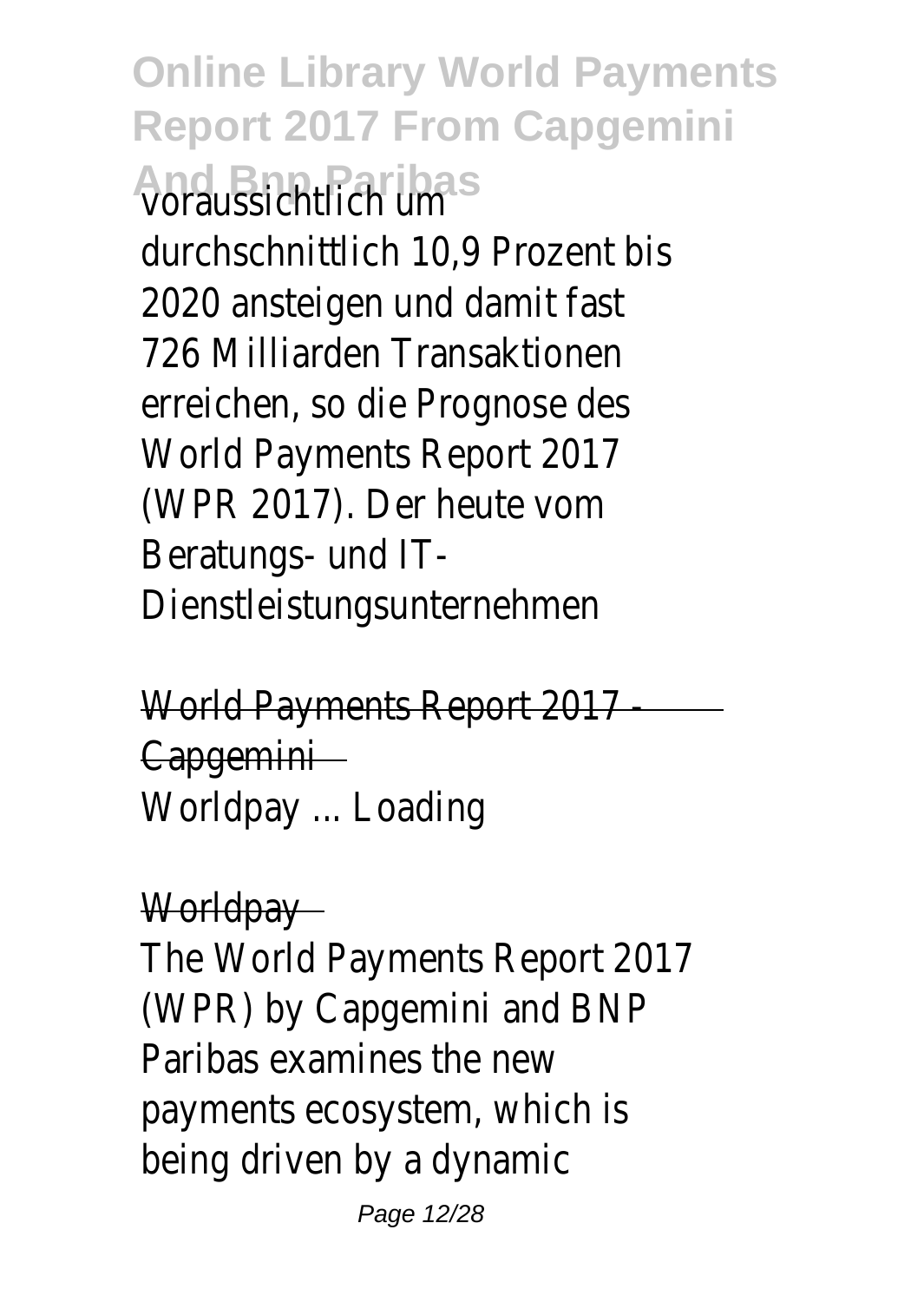**Online Library World Payments Report 2017 From Capgemini** *And Bregulatory landscape, FinTech* changing corporate an customer expectations for val added services, and an increa in payments-enabling technologies.

World Payments Report 20 Infographic - Capgemini ?? Visit the post for more. continuing to navigate on this website, you accept the use cookies.

Login – World Payments Rep Emerging markets will so dictate and shape the glob payments landscape in terms innovation, transaction capac handling, and industry trends.

Page 13/28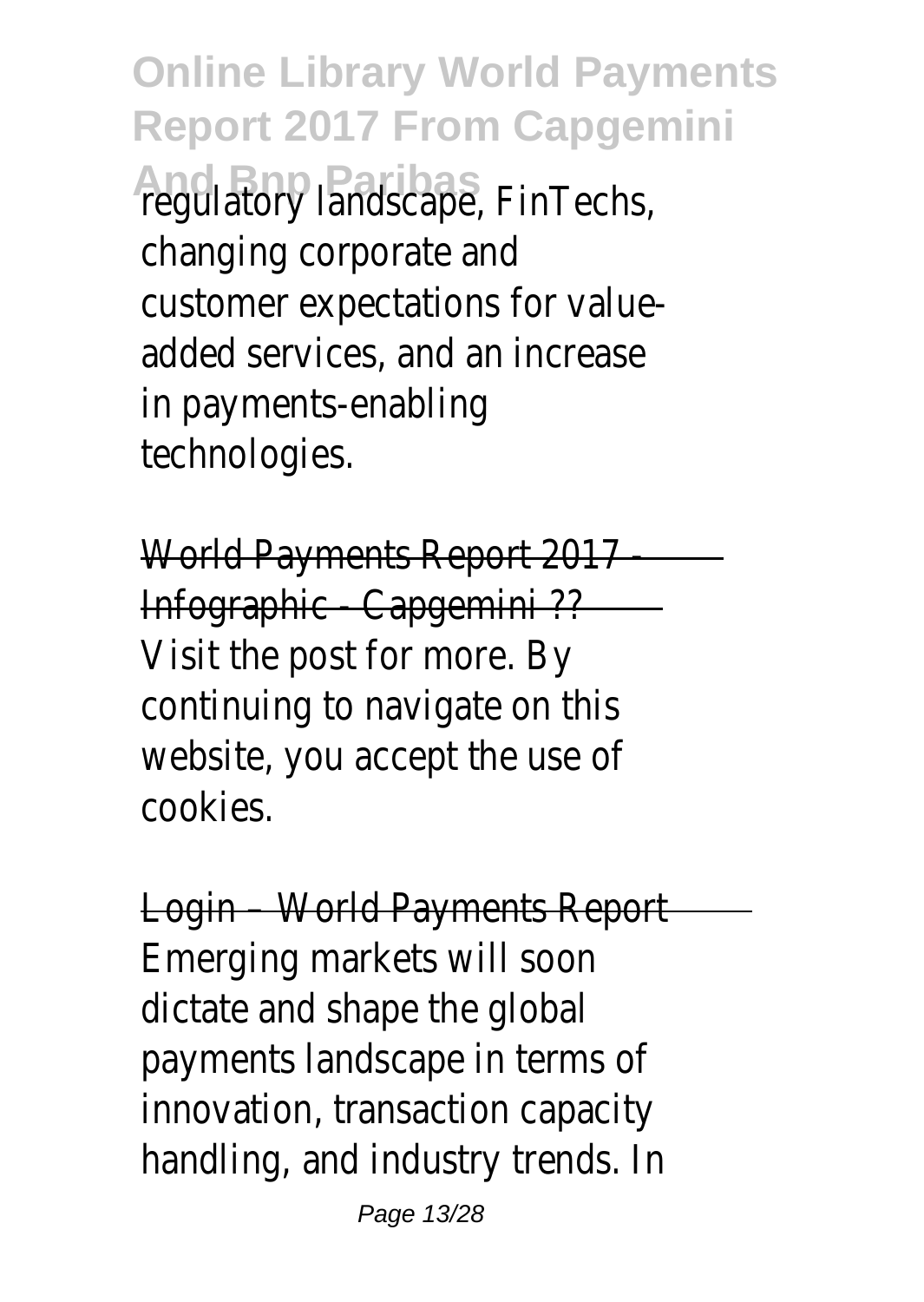**Online Library World Payments Report 2017 From Capgemini 2017, these markets account** for  $35\%$  of global growth, a share expected to rise to 50% in coming years.

The World Payments Report 20 -latest from CapGemi Now in its sixth year, the Wo Payments Report fro Capgemini, The Royal Bank Scotland (RBS), and the European financial marketi association (Efma) looks at payments business as it face challenges from economic a competitive condition technology advances, increas regulatory pressure a customer demand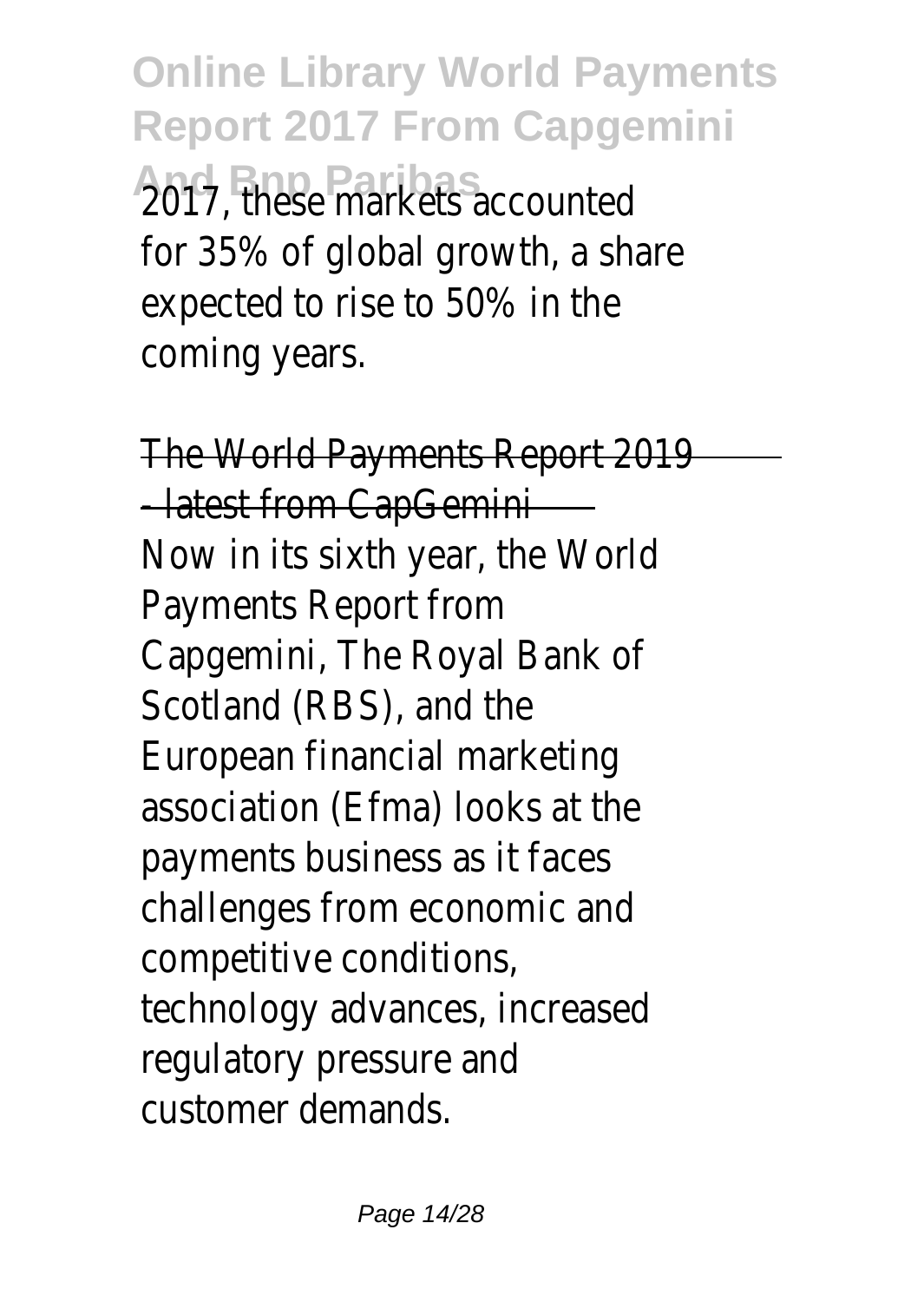**Online Library World Payments Report 2017 From Capgemini And Bnp Paribas**

Présentation du World Payme Report 2017 Mary Meeker's 2017 internet trends report | Co 2017 Why you will probably never vote onlin In the Age of AI (full film FRONTLINE The World Payment Report 2018 from Capgemini BNP Paribas My Top 4 Dividend Stocks For 2021 How to Make Money FAST as a Con Art (Satire) Managing Inventory QuickBooks Deskto QuickBooks Desktop Tutorial: Reports Basics \u0026 Financi Statement Analysis - ALL THE MONEY IN THE WORLD - Officia Trailer (HD) How to record Cash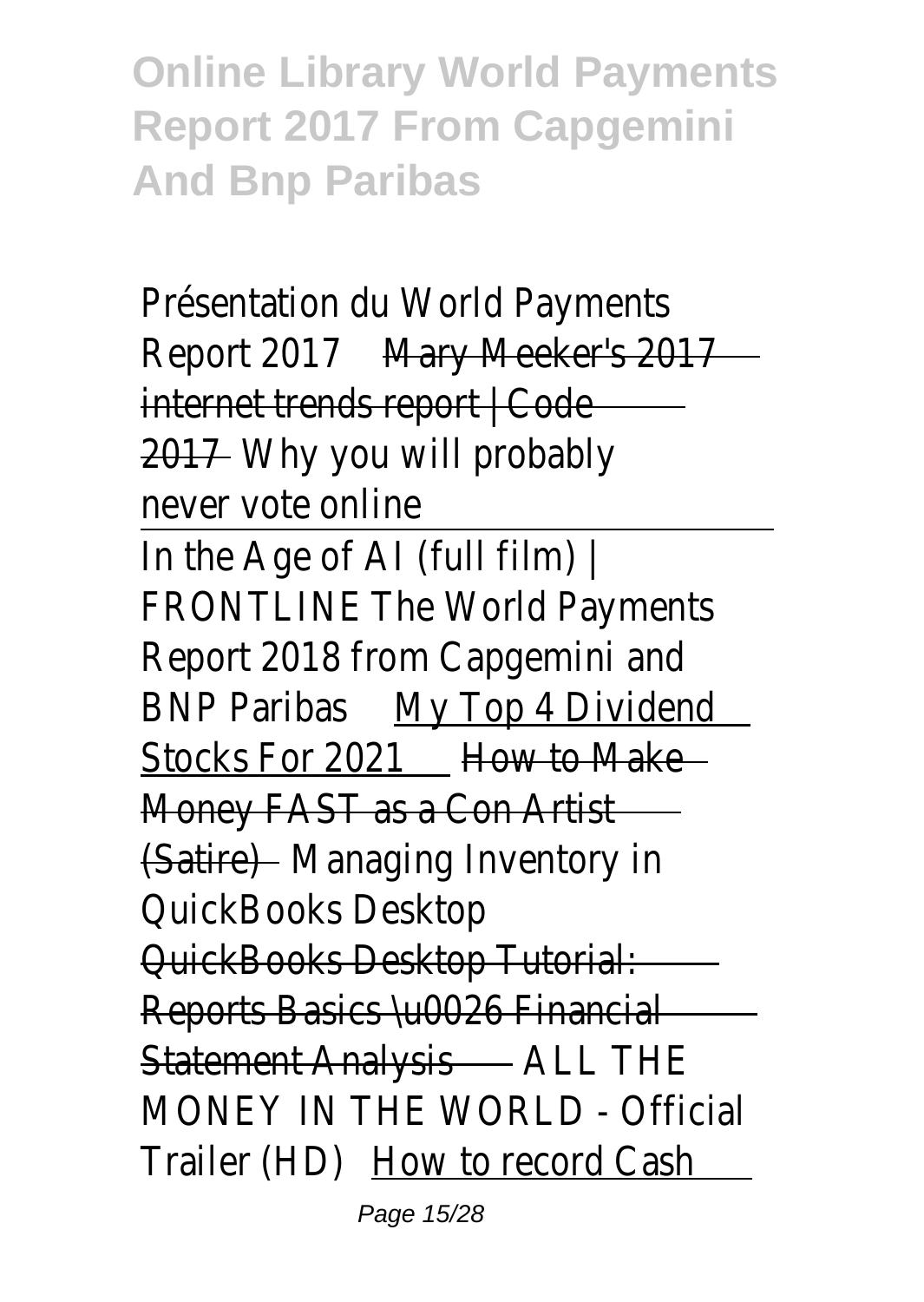**Online Library World Payments Report 2017 From Capgemini Expenses or Petty Cash** transactions in QuickBoo Finextra interviews Capgemi RBS: World Payments Repo QuickBooks For Contractors - Progress Invoicing - Jordan Peterson debate on the gend pay gap, campus protests a postmodernism #BetrayalReport Event: 27June2017 - Global Digital Payments Industry Report Design In Tech Report 2017 | John Maeda Macroeconomics-Everything You Need to Kno Quickbooks Tutorial - How Track PPP Loan Expenses Gould Bitcoin Sell-Off To \$20,000 In December? World Payments Report 2017 From We are pleased to present the Page 16/28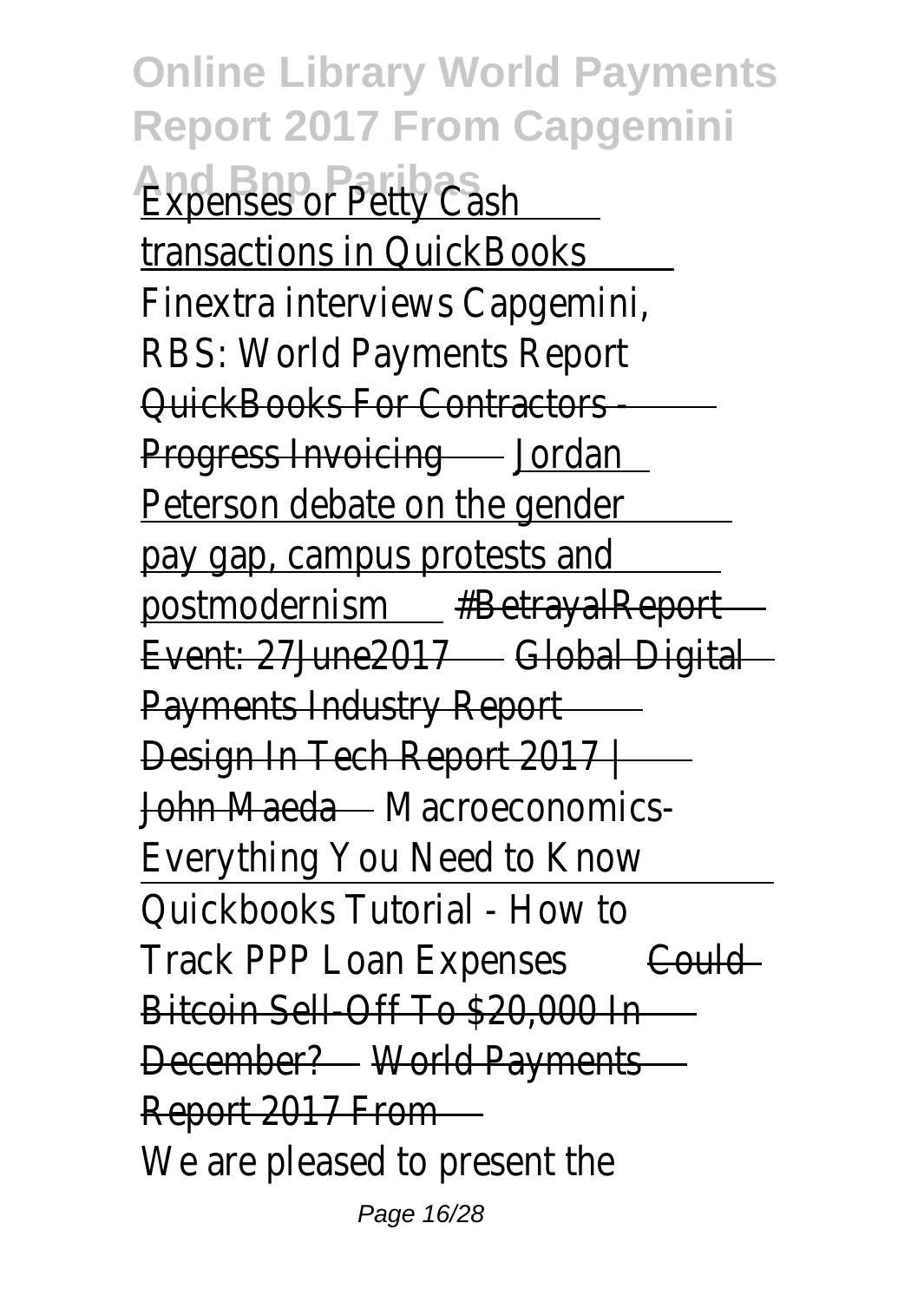**Online Library World Payments Report 2017 From Capgemini World Payments Report (WP** an in-depth analysis of toda dynamic payments environme WPR 2017, our 13thsuch eff marks the second year partnership between Capgem and BNP Paribas, a glob banking player and recognize leader in transaction banki and cash management

WORLD PAYMENTS REPO 2017 - Capgemin The World Payments Report 20 by Capgemini and BNP Parib examines the new paymer ecosystem driven by a dynar regulatory landscape, FinTecl changing expectations for value added services, and an increa

Page 17/28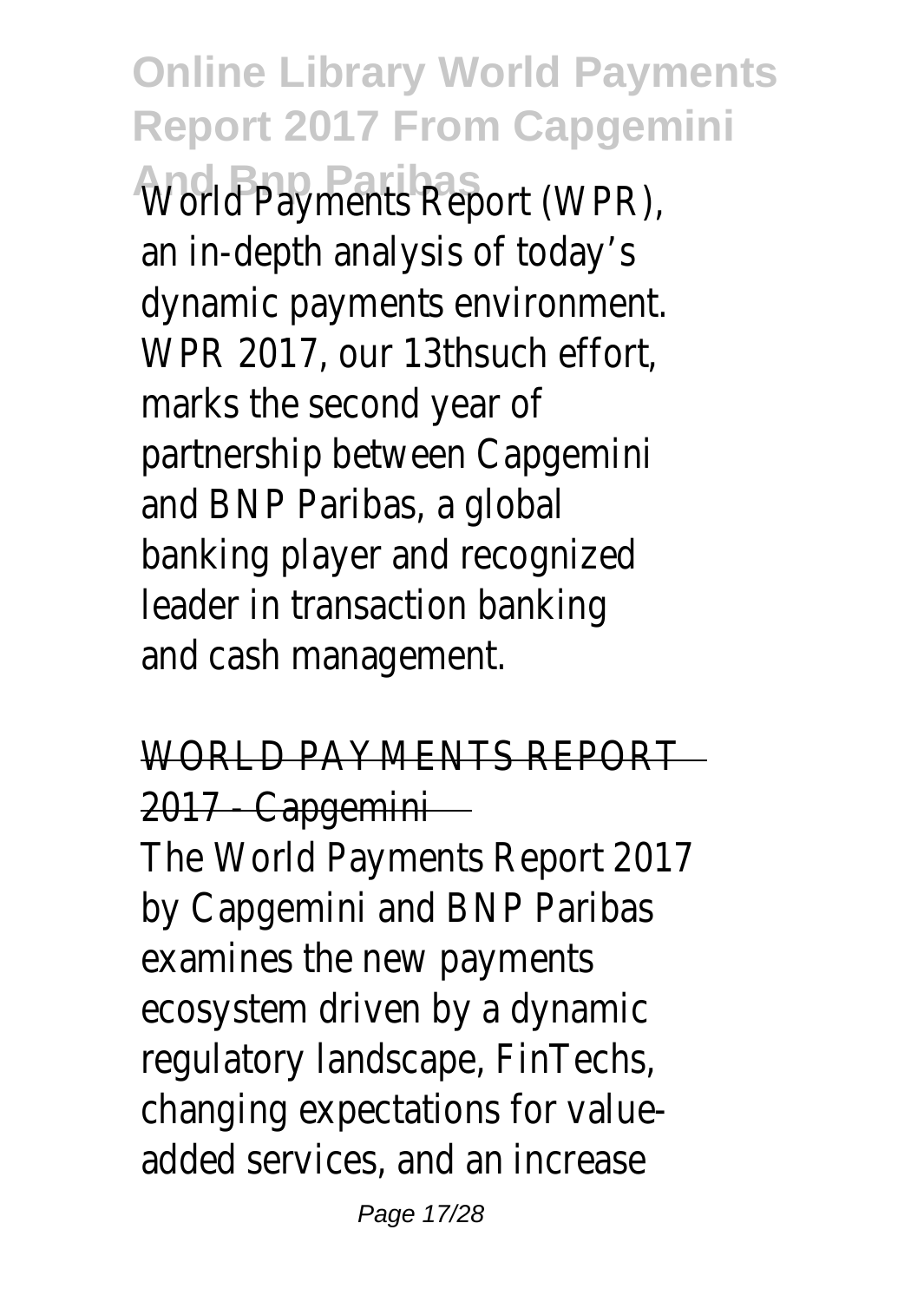**Online Library World Payments Report 2017 From Capgemini And Branch Paris in payment-enabling tech. World** Payments Report 20

World Payments Report 20 World Payments Report World Payments Report 20 Capgemini ScaleUp Qualificati Program What Is The Capgem ScaleUp Qualification Program Points of View & Archive. T Trends in Payments 202 Download icon. 801.87 KB P Top Trends in Payments 202 Infographic. Download icon. 1. MB PDF Inventive Bankir

World Payments Repo The World Payments Report 20 (WPR) by Capgemini and BI Paribas examines the new

Page 18/28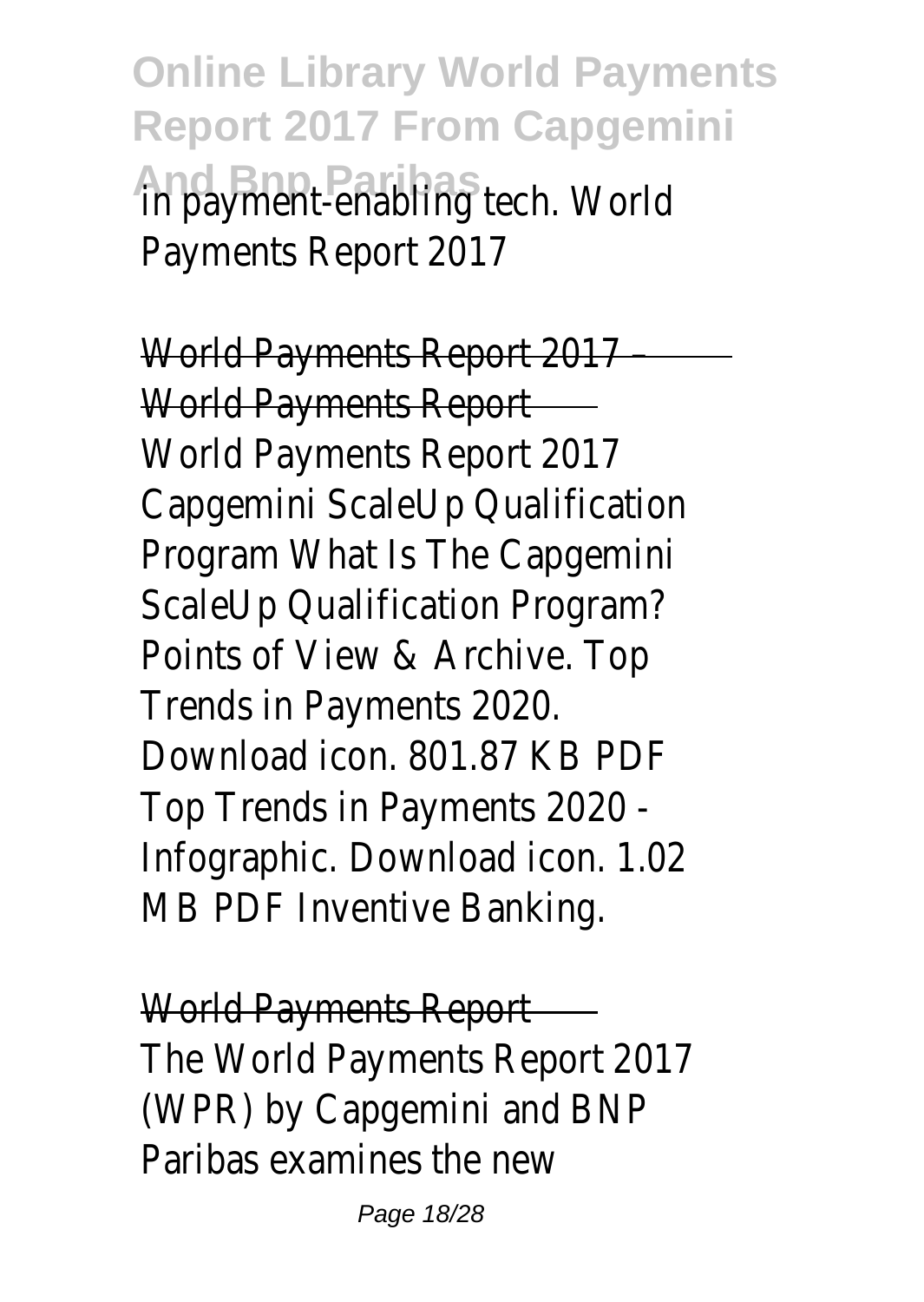**Online Library World Payments Report 2017 From Capgemini And Branch Branch Branch Payments ecosystem, which** being driven by a dynam regulatory landscape, FinTecl changing corporate an customer expectations for valueadded services, and an increa in payments-enabling technologies. WPR 2017 project that global payments growth increase on average by 10.9 with emerging economi growing at 19.6% through 2020.

World Payments Report 20 from Capgemini and BI Paribas

Source: World Payments Repo 2017, page 11 Debit cards  $a$ credit transfers were the lead

Page 19/28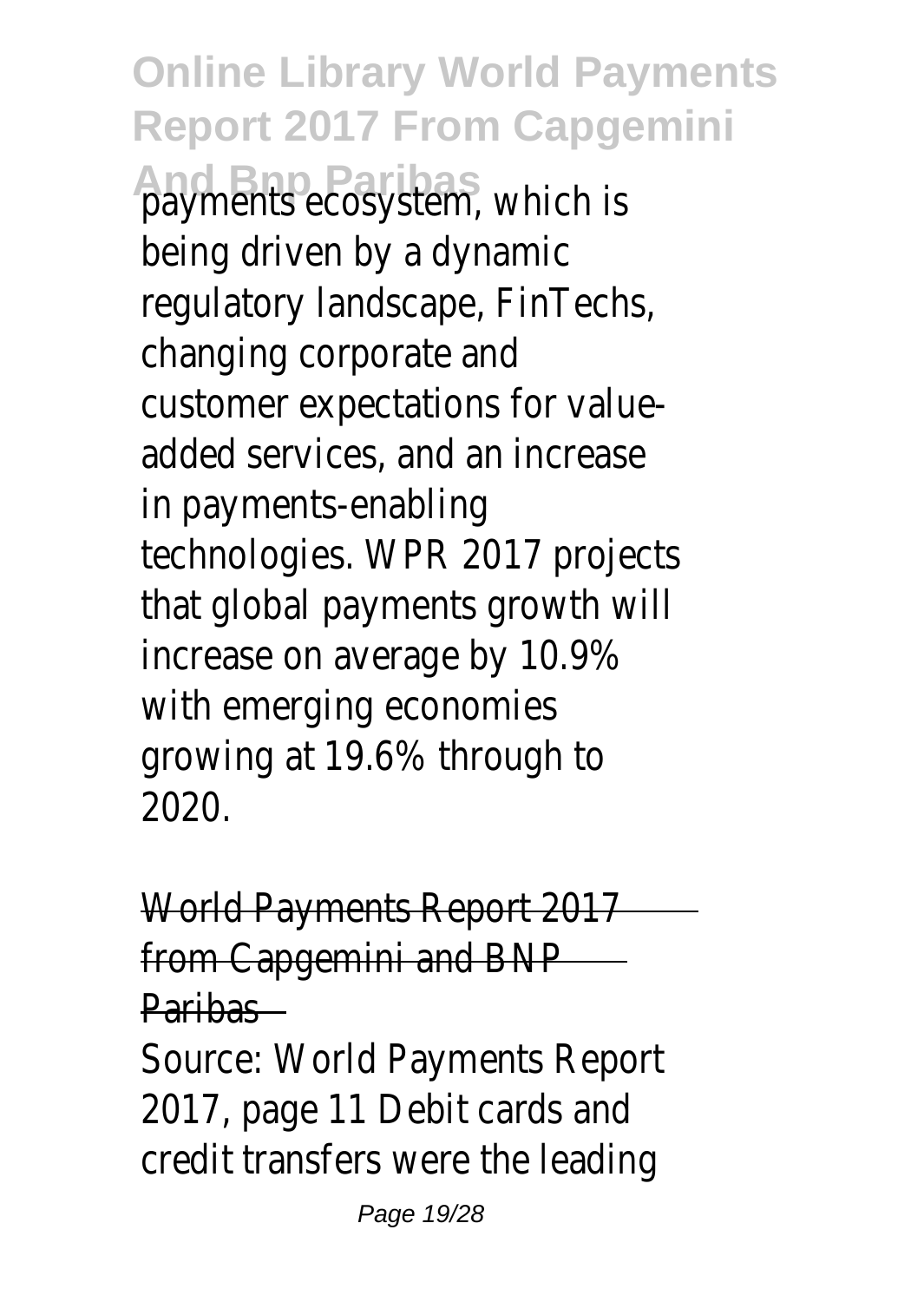**Online Library World Payments Report 2017 From Capgemini And Bnp Paribas** digital instruments in 2015, while the check usage continues decline globally. Despite the increased adoption of digit payments, cash continues keep an important role, particular for low valu **transactions** 

Article | World Payments Rep 2017 by François de Witte. According to the recent released World Payments Repo 2017 by Capgemini and B Paribas, global non-cas transactions experienced th growth of the past decade past year and are predicted keep growing at a compou annual growth rate (CAGR)

Page 20/28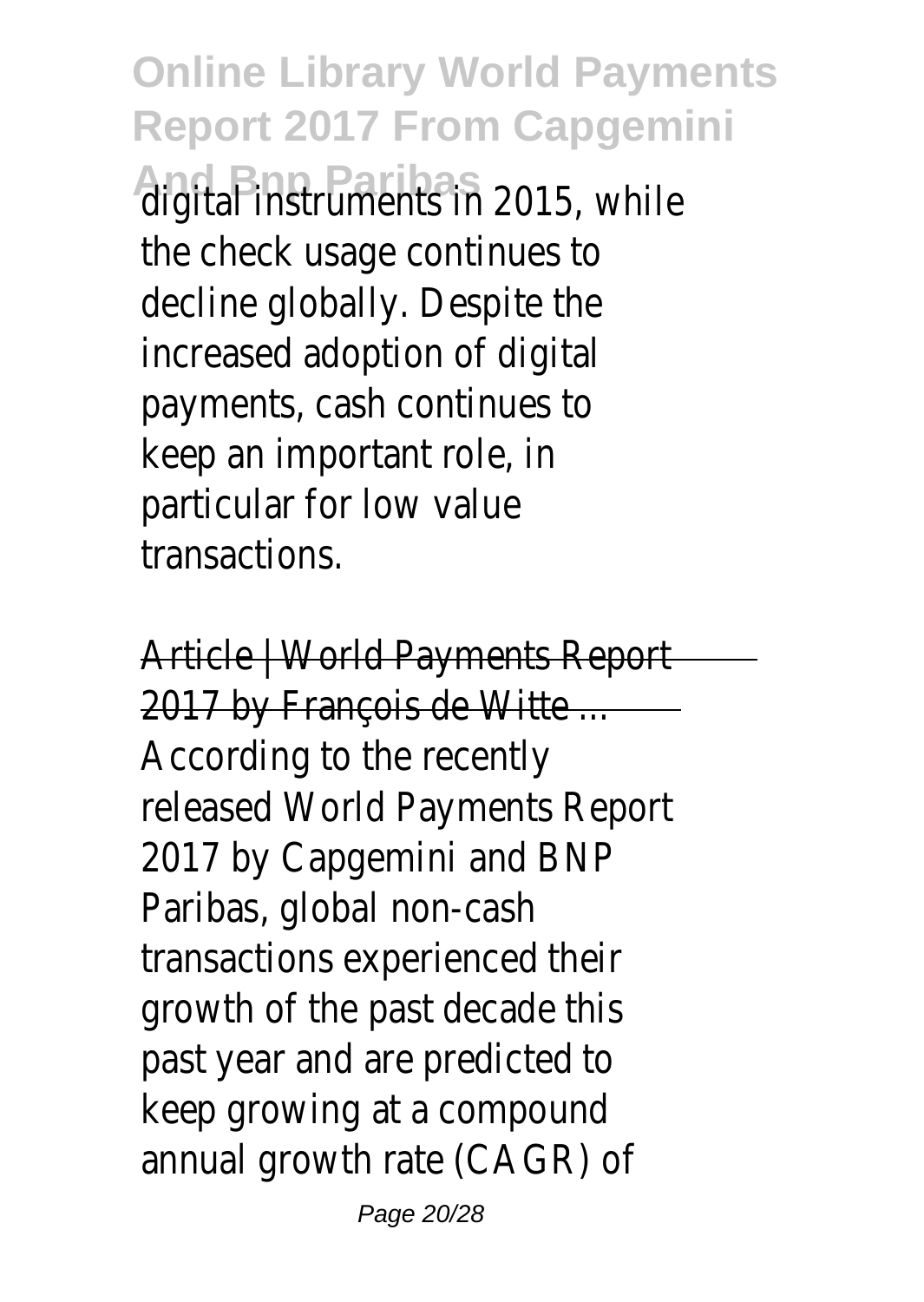**Online Library World Payments Report 2017 From Capgemini And Bnp Paribas** 10.9 percent from 2015 to 2020.

World Payments Report 201 Shows Increase in Digital World Payments Report 20 World Payments Report 20 report. Capgemini Scale-U **Qualification Program** Capgemini Scale-U Qualification Program repo Top-10 Trends in Payments 20 Top-10 Trends in Payments 20 report. World Payments Rep 2018.

Resources – World Paymen Report Notable growth rates w recorded in Russia (36.5%), India (33.2%), China (25.8%), ar

Page 21/28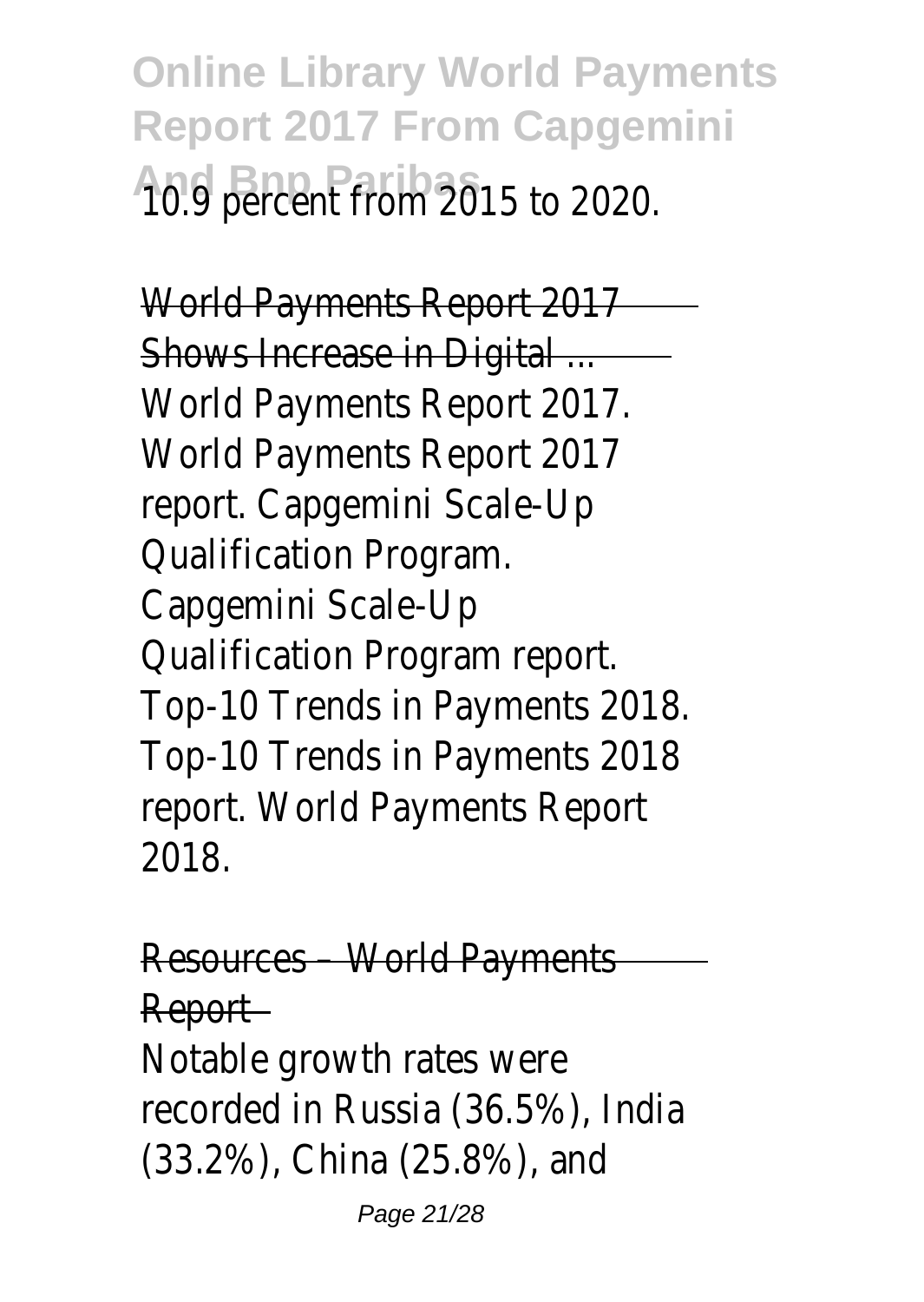**Online Library World Payments Report 2017 From Capgemini South Africa (15.1%). The 10.** growth rate was above the 9 rate predicted in World Paymer Report (WPR) 2017. T prediction anticipated that growth rate in China. Global N Cash Transaction Volume Analysis.

## World Payments Report (WP 2018

The World Payments Report 20 from Capgemini and BN Paribas is the leading source data, trends and insights global and regional non-cas payments, the key regulatory and industry initiatives (KRIIs), and today's dynamic paymen environment. It explores he

Page 22/28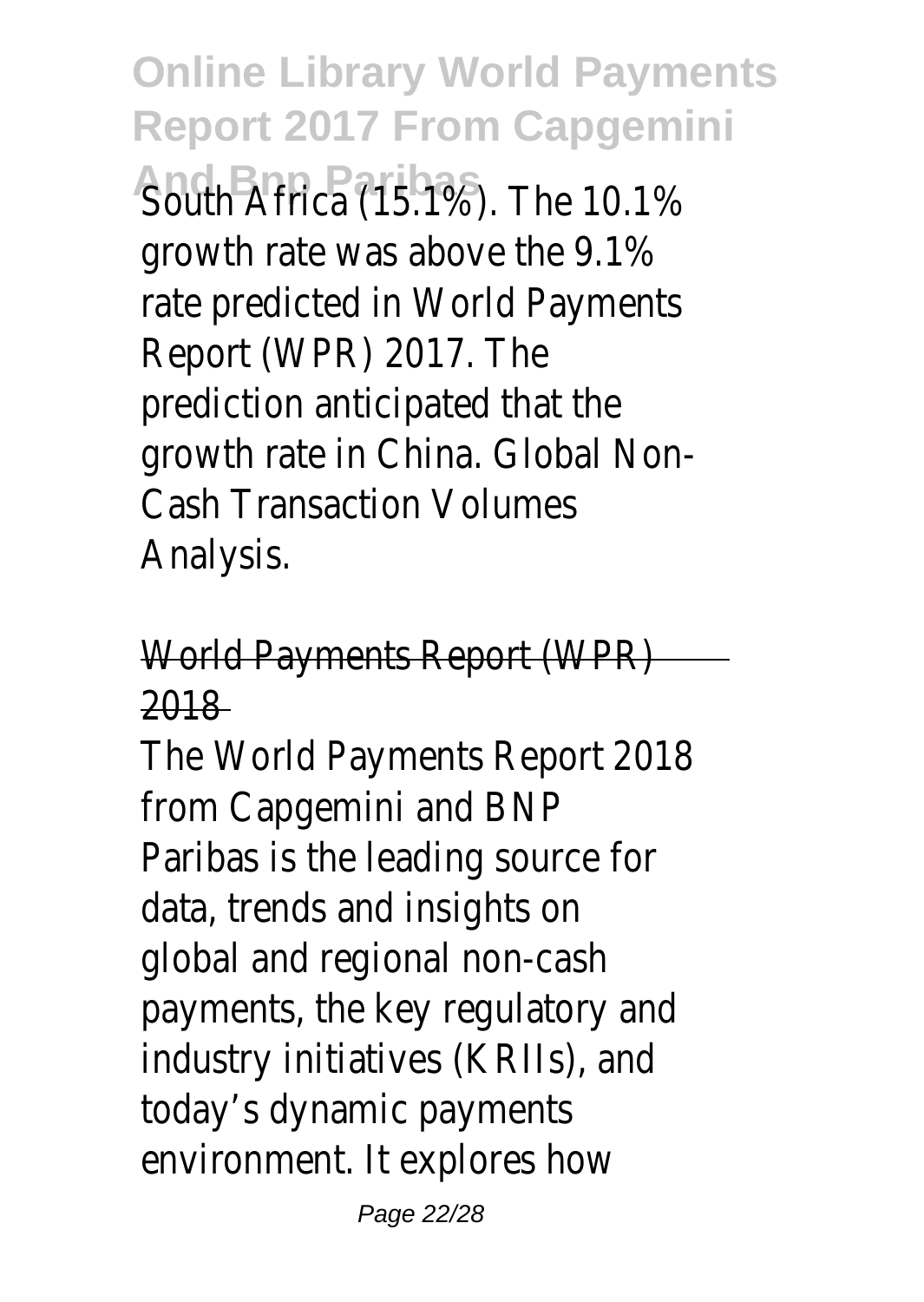**Online Library World Payments Report 2017 From Capgemini And Bing Paribagies can het** banks become anchors of a new payments ...

World Payments Report 20 World Payments Report-World Payments Report 2016. digital innovation and FinTed capture the mindshare today's industry executive traditional payments servi providers are now challenged deliver improved experience corporate customers as w while complying with evolvi regulatory agendas across t globe.

World Payments Report 20 World Payments Report

Page 23/28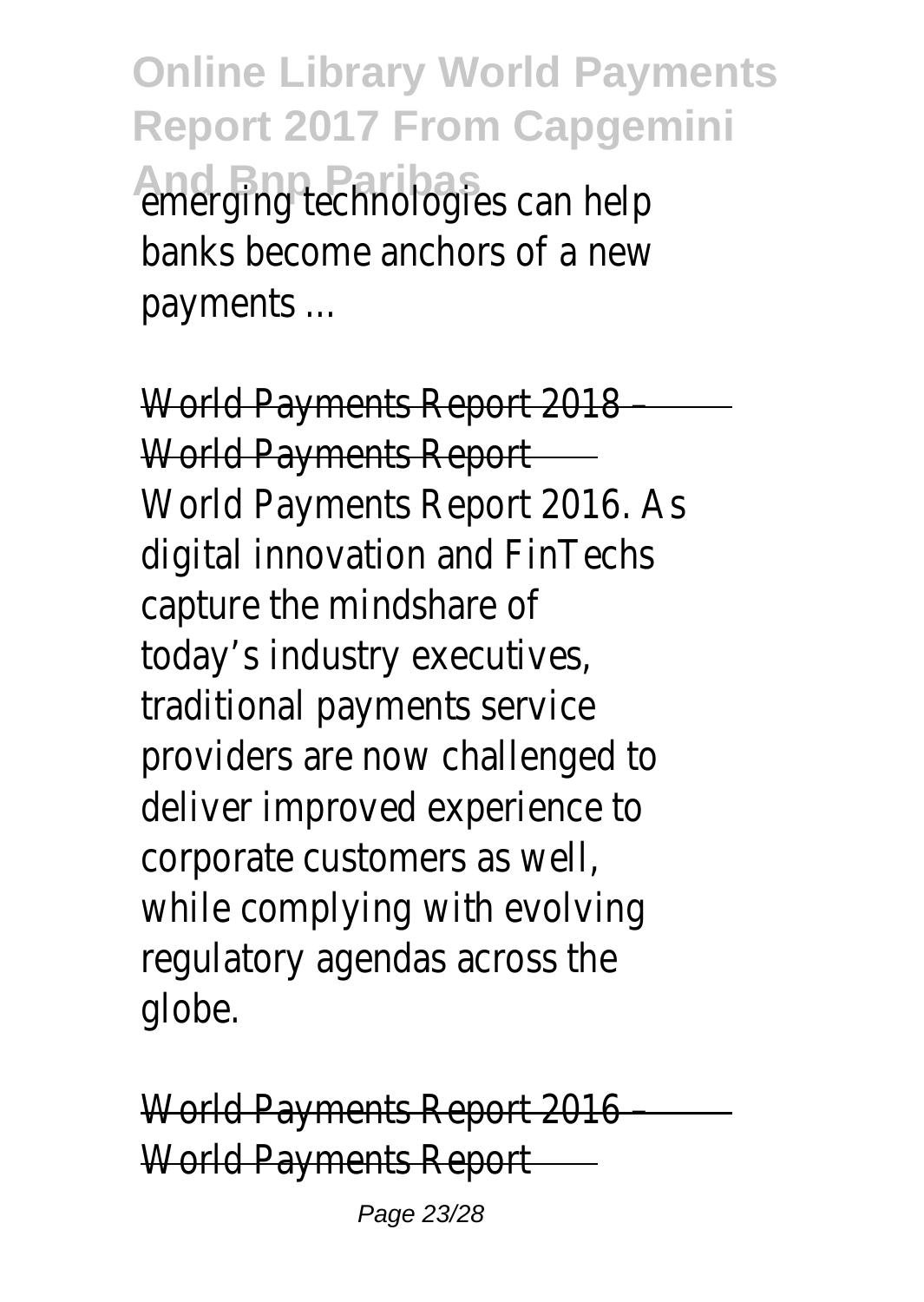**Online Library World Payments Report 2017 From Capgemini World Payments Report 202** The World Payments Report 20 from Capgemini is the leadi source for data, trends and insights on global and region non-cash payments, the k regulatory and indust initiatives (KRIIs), and toda dynamic payments environme

Non-cash payments volun World Payments Report World Payments Report 20 Methodology: This year's Wo Payments Report offers insigl on the payments markets in following regions grouped geographic, economic, and no cash payment market matur criteria: North America: Cana

Page 24/28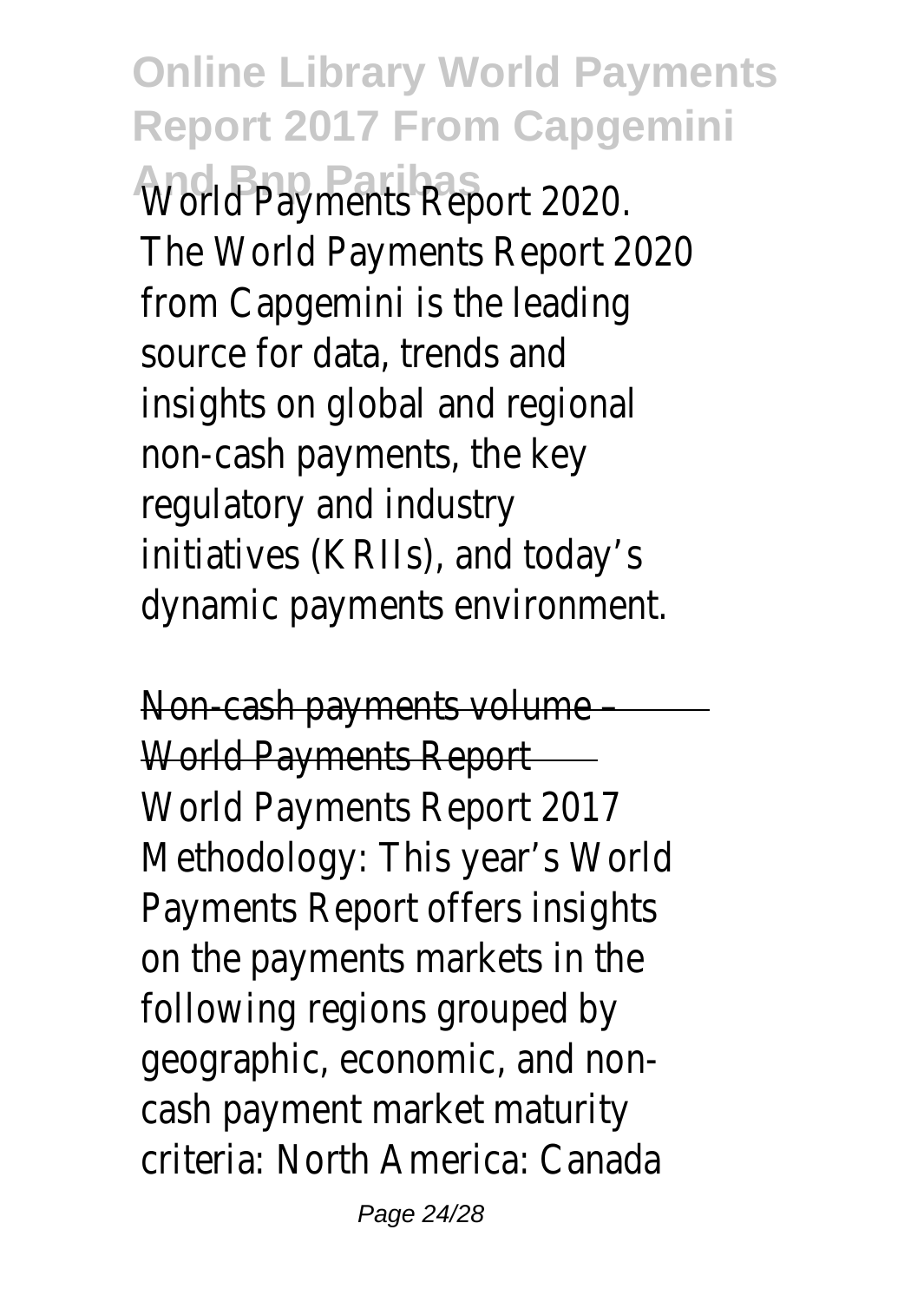**Online Library World Payments Report 2017 From Capgemini And the United States, Europe** Mature Asia-Pacific, Emergi Asia, Latin America and CEM Primary research for WPR 20 included an online survey that was distributed to indus participants across bank FinTechs, non-bank FSIs, and corporates in ...

Digital payments volume continue to rise globally as new

...

Wien, 9. Oktober 2017 - D Volumen der weltweit bargeldlosen Zahlungen wi voraussichtlich um durchschnittlich 10,9 Prozent 2020 ansteigen und damit f 726 Milliarden Transaktion

Page 25/28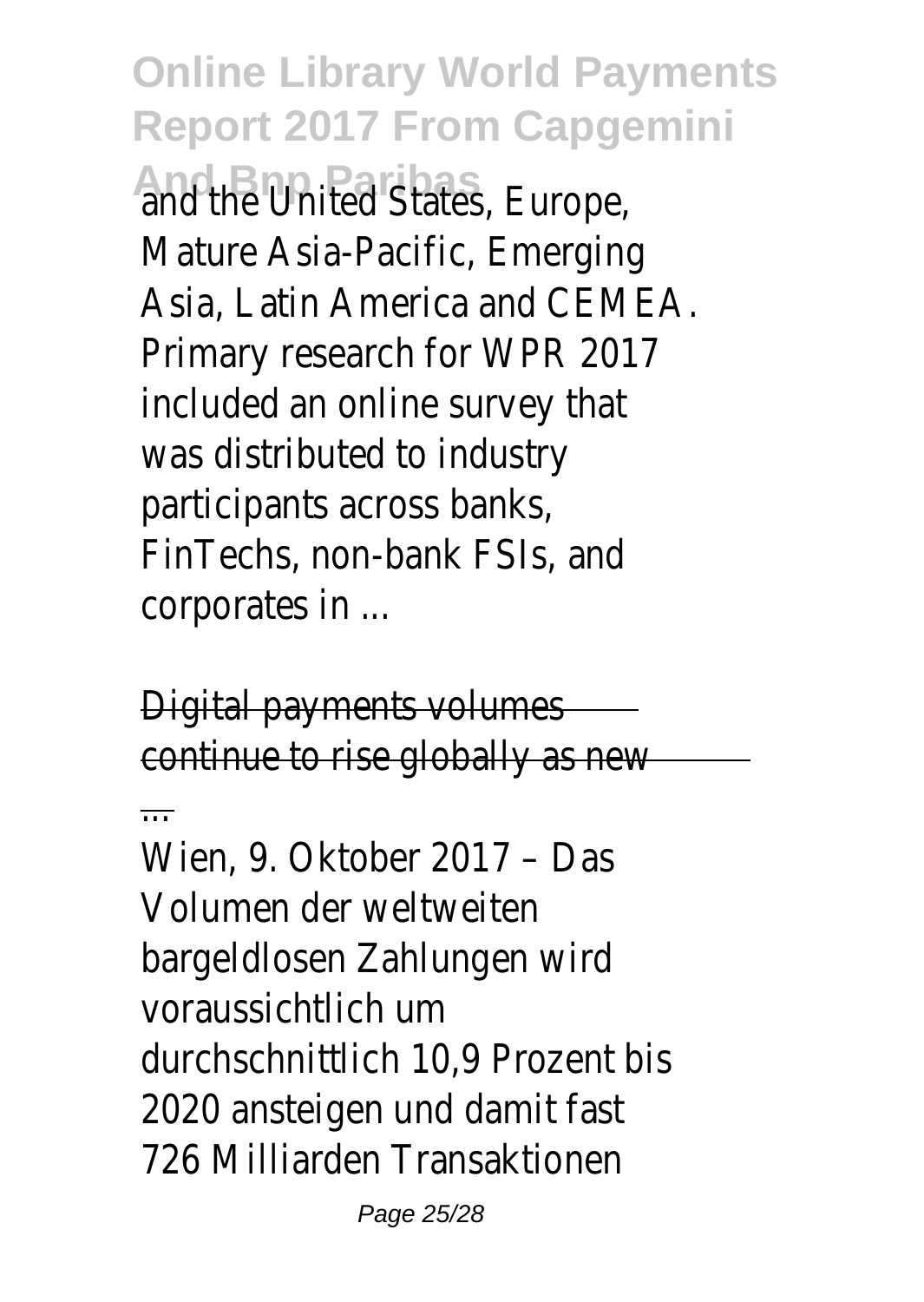**Online Library World Payments Report 2017 From Capgemini And Bnp Paribas** erreichen, so die Prognose des World Payments Report 20 (WPR 2017). Der heute  $\nu$ Beratungs- und IT Dienstleistungsunternehm

World Payments Report 20 Capgemini Worldpay ... Loadin

Worldpay

The World Payments Report 20 (WPR) by Capgemini and BI Paribas examines the new payments ecosystem, which being driven by a dynam regulatory landscape, FinTecl changing corporate and customer expectations for valueadded services, and an increa

Page 26/28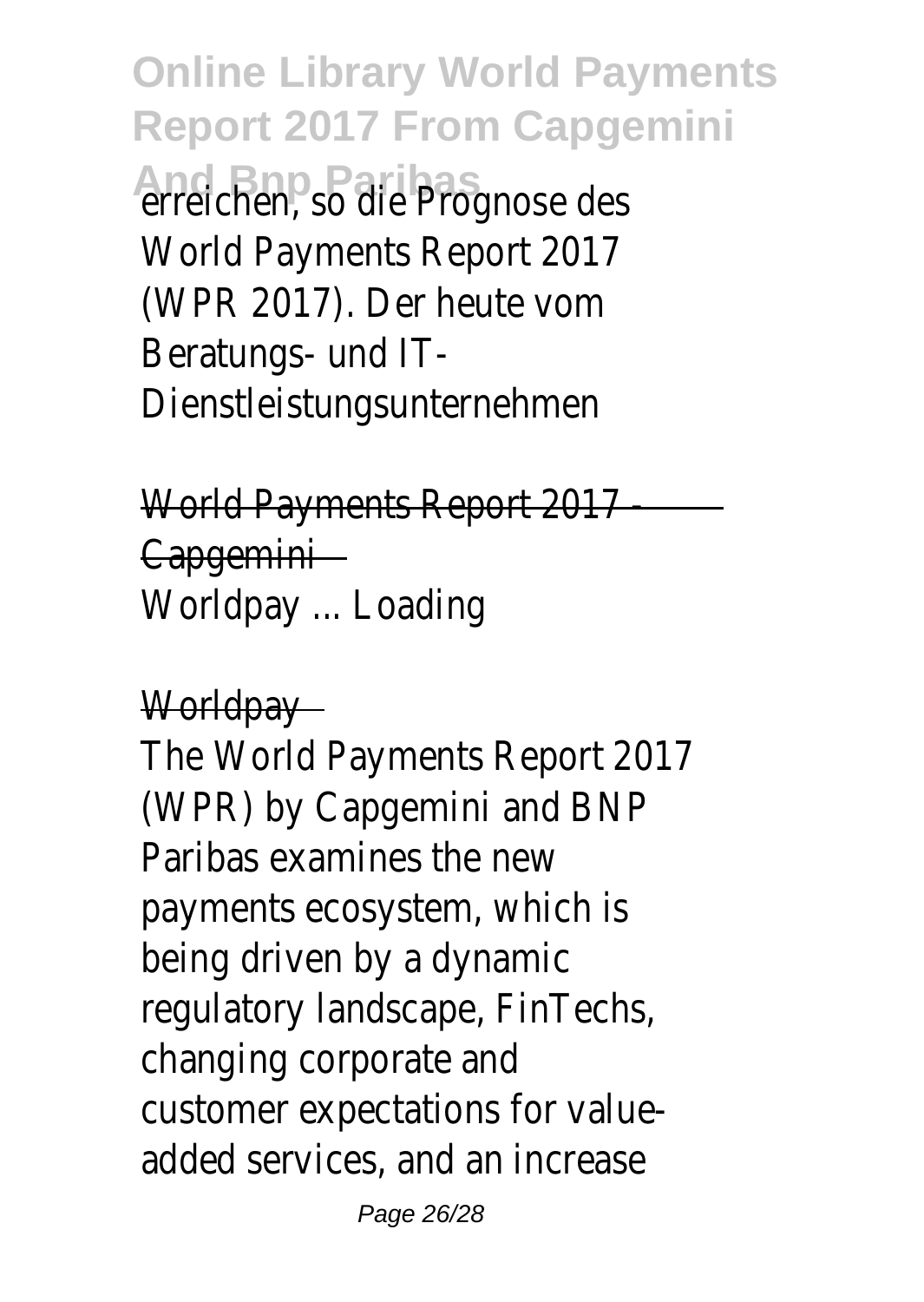**Online Library World Payments Report 2017 From Capgemini And Bnp Paribas** in payments-enabling technologies.

World Payments Report 20 Infographic - Capgemini ? Visit the post for more. continuing to navigate on this website, you accept the use cookies.

Login – World Payments Report Emerging markets will so dictate and shape the glob payments landscape in terms innovation, transaction capacity handling, and industry trends. 2017, these markets account for  $35\%$  of global growth, a sh expected to rise to 50% in coming years.

Page 27/28